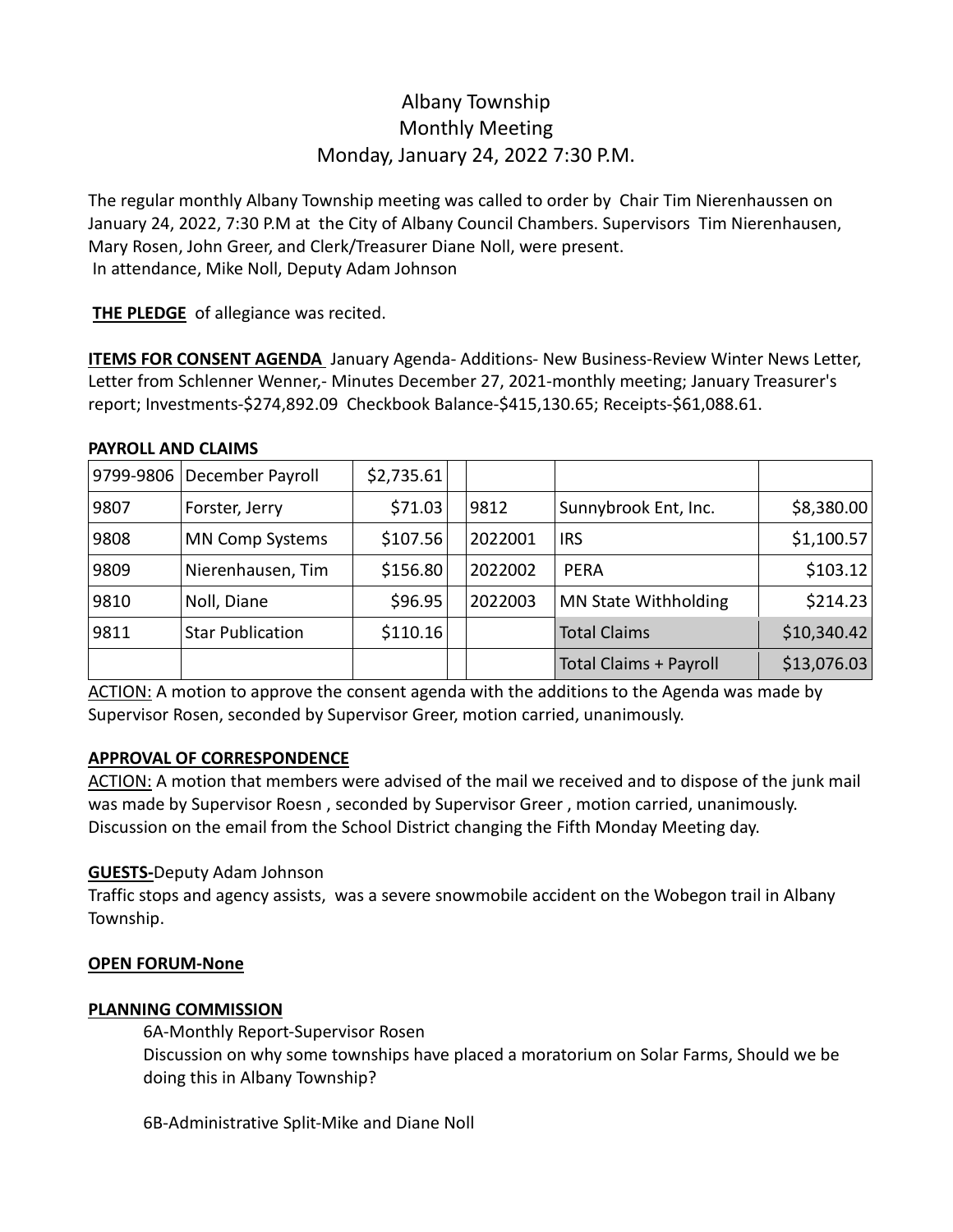Certificate of Compliance-Administrative Split Michael and Diane Noll, 20929 330 St, Albany MN Geoff and Jennifer Berges, 20933 330 St, Albany MN

PIN: 01.00328.0005

PIN: 01.00351.0850

 Tract A: 77.39 +/- Acres to be sold to Berges Tract B: 40 +/- Acres to remain with the house Tract C: 109.19 +/- Acres to be placed in a trust

The Nolls are requesting to split off a parcel to sell to their children, Geoff and Jennifer Berges. This split will be added to Berges' existing plot.

For future reference, The Noll's are splitting off 40 acres for the existing residence and buildings on the property, and the remaining acres will go into a family trust.

Planning Commission recommended approval.

ACTION: A motion to approve the administrative split was made by Supervisor Rosen, seconded by Supervisor Greer, motion carried unanimously.

6C Certificate of Compliance-Correction of property lines Jim and Lisa Groetsch, 34039 County Road 10, Albany MN Ronald and Maureen Schaefer, 33323 Oakshire RD, Melrose MN 56352 PIN: 01.00189.0000 01.00188.0000

Property owners are requesting to resolve the gap/overlap issue with Jim Groetsch PID# 01.00189.0000 and the neighbor Ronald Schaefer PID# 01.00188.0000. Both parties are in agreement to resolve this issue. Groetsch's plan to pay for the extra land being gained by resolving the issue. Planning Commission recommended approval.

ACTION: A motion to approve the request to resolve the gap/overlap issue was made by Supervisor Nierenhausen, seconded by Supervisor Greer, motion carried unanimously.

## **ROAD REPORT**

7a-Road report-Supervisor Nierenhausen

Winter Roads-drifting on roads, but all are in good winter driving condition.

230 Ave, ITT was contacted to do the borings, will have further discussion at the February meeting.

Brush Removal- will be moved to February meeting.

## **OLD BUSINESS**

8a. Albany Recycling Center IUP update:- Letter was sent to extend the completion of the mandated barricade.

## 8b. NMH Approach update:

NMH Approach-calls have been placed to NMH, no gravel was placed on the road, because of emergency vehicle access. We will continue to charge him the \$200 a month violation fee, but will wait until the spring to remove the approach.

 8c. Discussion on change in Approach Permitting The Permit fee is \$100, is this enough to cover the township costs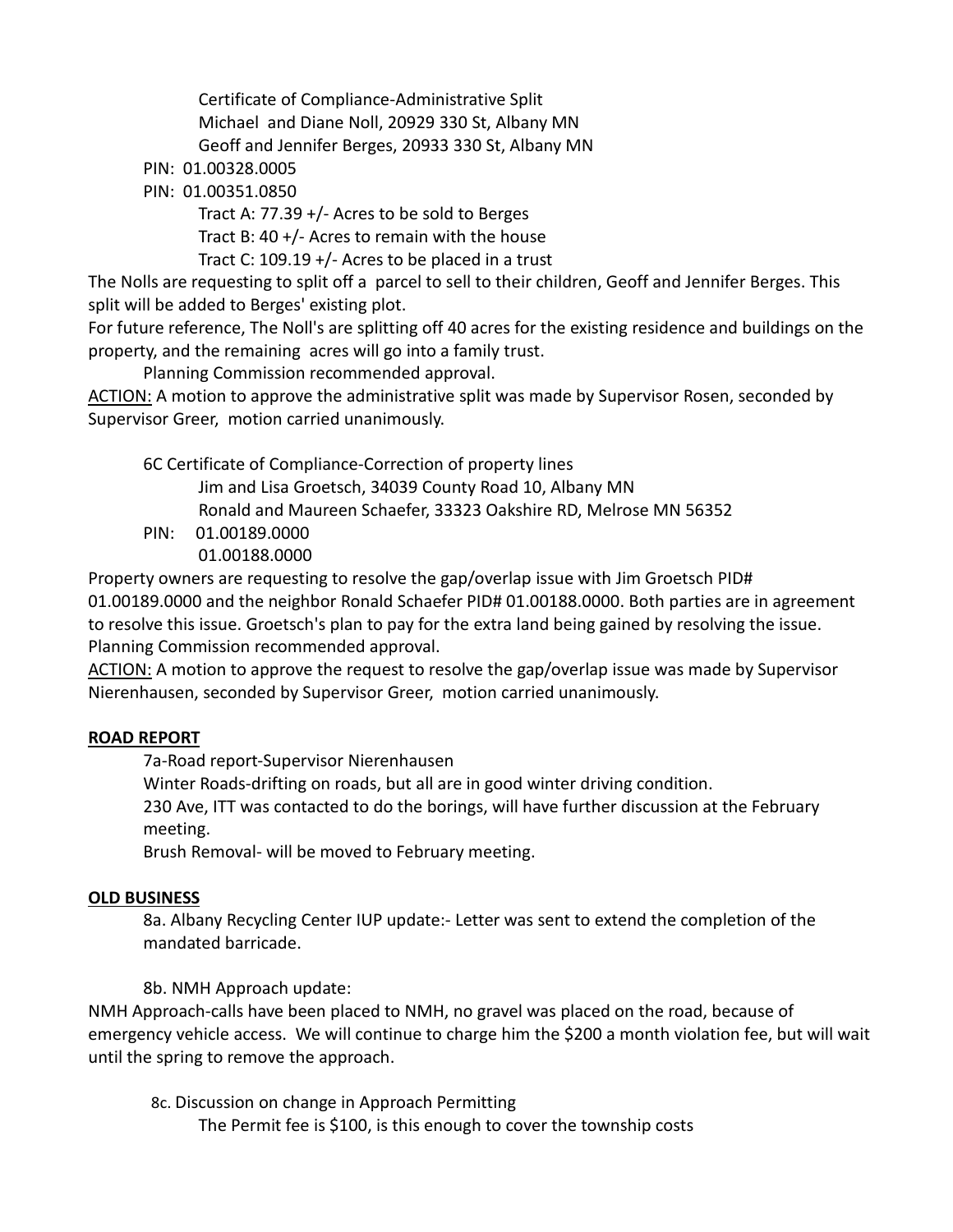Draft a check off sheet so all items are completed. Have the correct MNDOT document sighted in the policy

#### **NEW BUSNIESS**

 9a Resolution 2022-01 Appointment of Election judges for Annual Township Election Judges: Sheela Arceneau, Elizabeth Berckes, Diane Meier and Mary Rosen ACTION: A motion to approve Resolution 2022-01 appointing judges for the March 8, 2022 Annual Township Election was made by Supervisor Greer, seconded by Supervisor Nierenhausen, motion carried, unanimously.

9B-Resolution 2021-02 Appointment of Absentee Ballot Board for Annual Township Election Judges: Sheela Arceneau, Elizabeth Berckes, Diane Meier and Mary Rosen.

ACTION: A motion to approve Resolution 2022-02 appointing judges for the March 8, 2022 Annual Township Election Absentee Ballot Board was made by Supervisor Greer, seconded by Supervisor Rosen, motion carried, unanimously.

9C-Internal Audit for year ending December 31, 2021

The Board examined the financial records of the Albany Township for the period of January 1, 2021 to December 31, 2021 and found them to be in good order. This examination was performed by the Township Board.

ACTION: Based upon examination, we consider the financial statements for this period to be an accurate summary of the transactions conducted during that period. A motion to approve the internal audit was made by Supervisor Nierenhausen, seconded by Supervisor Greer, motion carried unanimously.

9d-Date for Budget Meeting February 7, 6:30

9e-Review News Letter News letter will be sent out before February 1. Approved by board.

9f-Letter from Schlenner Wenner to increase payment for the audit

Requested to research the cost of the additional fees to send in the mandated Annual Report to the State Auditor. Will discuss at next meeting.

#### **OFFICER REPORTS**

#### **UPCOMING EVENTS**

January 31, Fifth Monday Meeting ACTION; A motion to approve members attend the Fifth Monday meeting was made by Supervisor Greer seconded by Supervisor Nierenhausen, motion carried unanimously. 2 members will be attending

February 7 6:30 Budget Meeting February 8, Planning Commission February 28, Monthly Board Meeting March 8, Annual Meeting April 11, 7pm -Board of Appeal